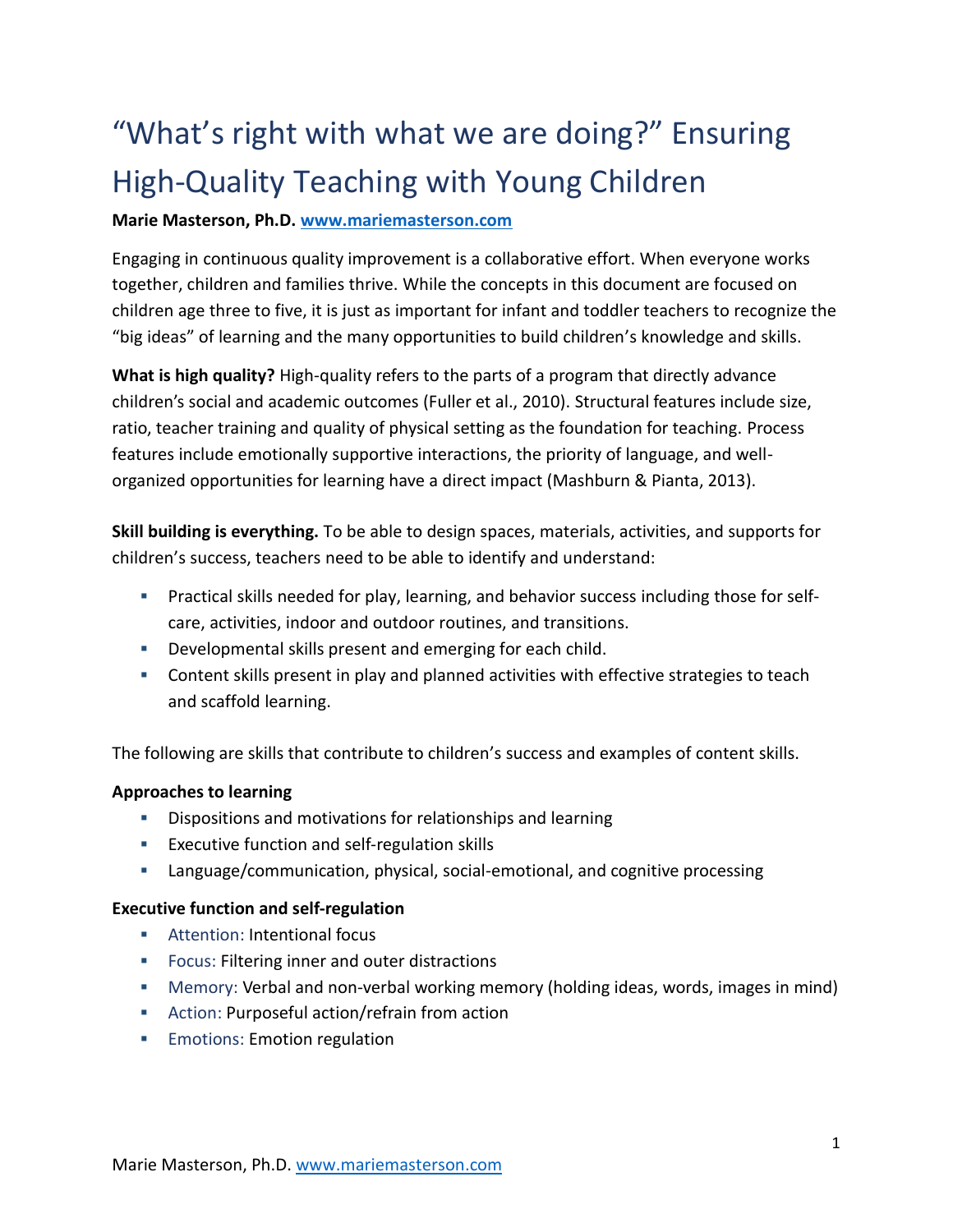#### **Physical development and health and well-being**

- **Fine and gross motor skills**
- Awareness and knowledge of nutrition, self-management, and safety
- **Physical fitness and integration of body systems**
- **Sensory learning and physical strength**
- **Eye-hand and body coordination**
- **Balance and flexibility**
- **Personal care and hygiene**
- **Safety, rules, and self-care**
- **Healthy nutrition and physical habits**

## **Social and emotional development**

- Relationships: Manage distress, develop healthy attachment, security, empathy, perspective-taking, and resilience
- **Emotion competence: Recognize, label, and regulate emotions**
- Communication: Expression of feelings, needs, opinions, desires, cooperate, help, understand and suggest ideas and solutions

#### **Communication, language, and literacy**

- **Multi-lingual development: Linguistic & cultural strengths**
- Communication: Oral and written, symbols and signs, conventions, words and sentence forms, parts of speech
- Language play: Word games, rhyming, patterns, letter sounds, blending and segmenting, phonemic and phonetic awareness
- **EXECUTE:** Literacy: Book reading and use books for information
- Expression: New vocabulary, retell stories, dictate and caption, use written words as communication

#### **Mathematics**

- Number concepts and language in play and daily life: One-to-one correspondence, cardinality and sequencing, identifying patterns, comparing shapes, more/less, etc.
- Attributes of objects and vocabulary: Color, size, shape, length, and weight (small, big, heavy, light).
- Spatial skills and position words: Relationships of objects and self (over, under, up, down, next to).
- Representing: Numbers, quantities, data, ideas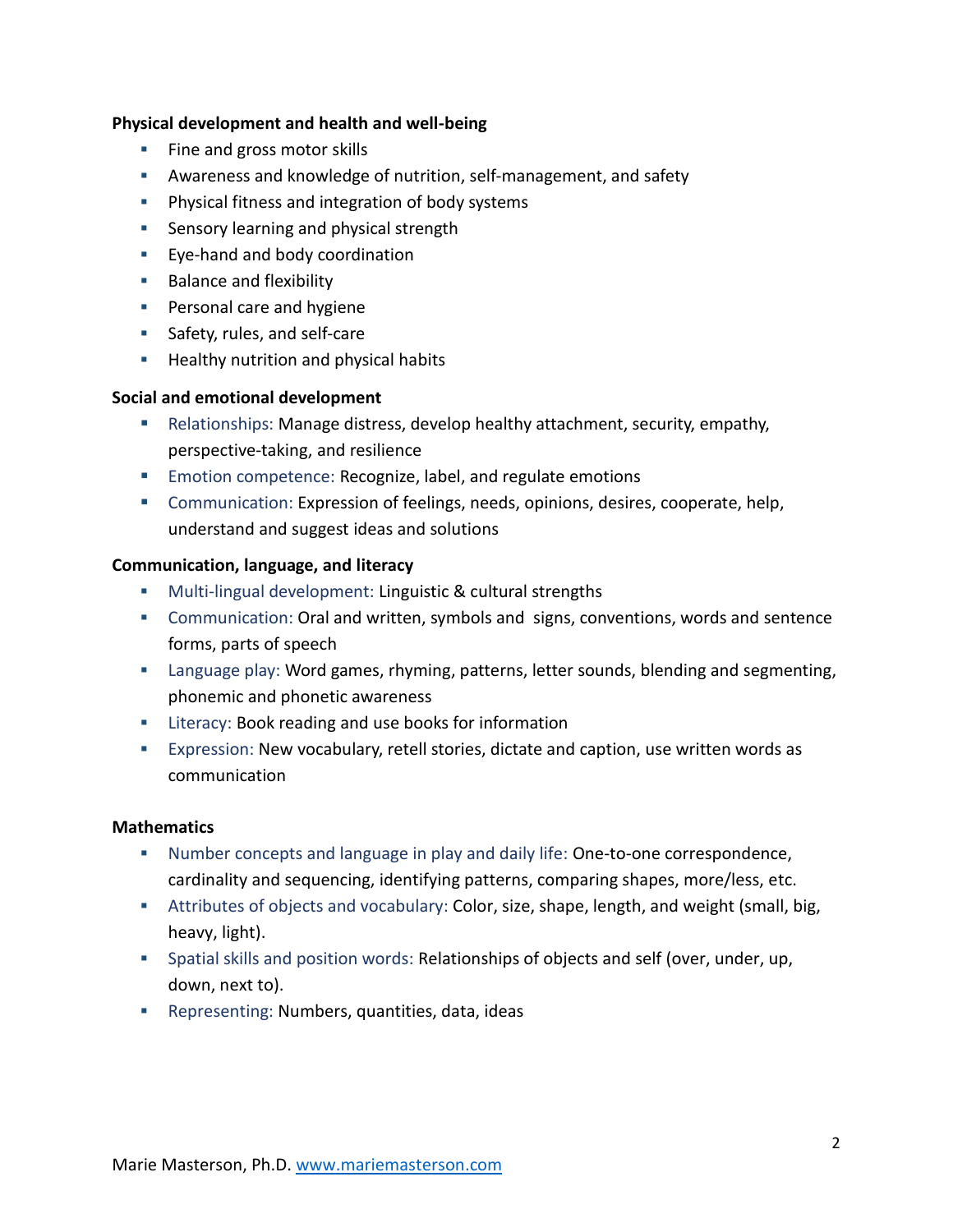#### **Science**

- Thinking processes: Why, how, and what if questions, predictions; gather, explore, and interpret information
- Represents data: Use pictures, graphics, charts, symbols
- **If all identifies patterns: Interact with nature and growing things and take responsibility for** the environment
- Explores cause and effect: Explore impact of force and simple chemical reactions
- Uses science tools: Explore and document the world and learn how things work

## **Social studies**

- Developing awareness: Understand self within the context of multiple social identities
- **Exploring community: Explore similarities and differences**
- Exploring people: Examine connections in community life including needs, wants, and services
- Representation: Use drawings and symbolic pictures of the world, understand change over time, participate in dramatic play and storytelling
- Democratic participation: Understand roles, rights, and responsibilities

## **Visual arts, music, drama, and movement arts**

- Aesthetic engagement: Variety of forms, mediums, and genres
- Aesthetic expression: Creative arts experiences as personal, creative, cultural, and social
- Aesthetic performance: Group collaboration and creative projects
- Uses tools and materials: Artistic, musical, dramatic, and creative forms

## **Block play**

The goal of block play is for children to build complex structures. Harriet Johnson (Bank Street School, 1920) described seven stages of block play:

- Carrying, stacking, bridge building, creating enclosures, patterns and symmetry, early representational structures, and later complex representational structures.
- **Block play increases creativity, problem solving, communication, and collaboration,** which are 21<sup>st</sup> century skills.

## **Fine motor, logic, and construction**

Vocabulary children learn during block play includes:

- Math concept words (e.g., first, second, third..., same, different, less, more, small, large, bigger, smaller, all, none)
- Position words (e.g., above, below, beside, behind, front, back, inside, next to, outside)
- Descriptive words (e.g., open, closed, balance, center, tall, short, bridge)
- Shape words (e.g., square, circle, triangle, cube, cylinder, tube)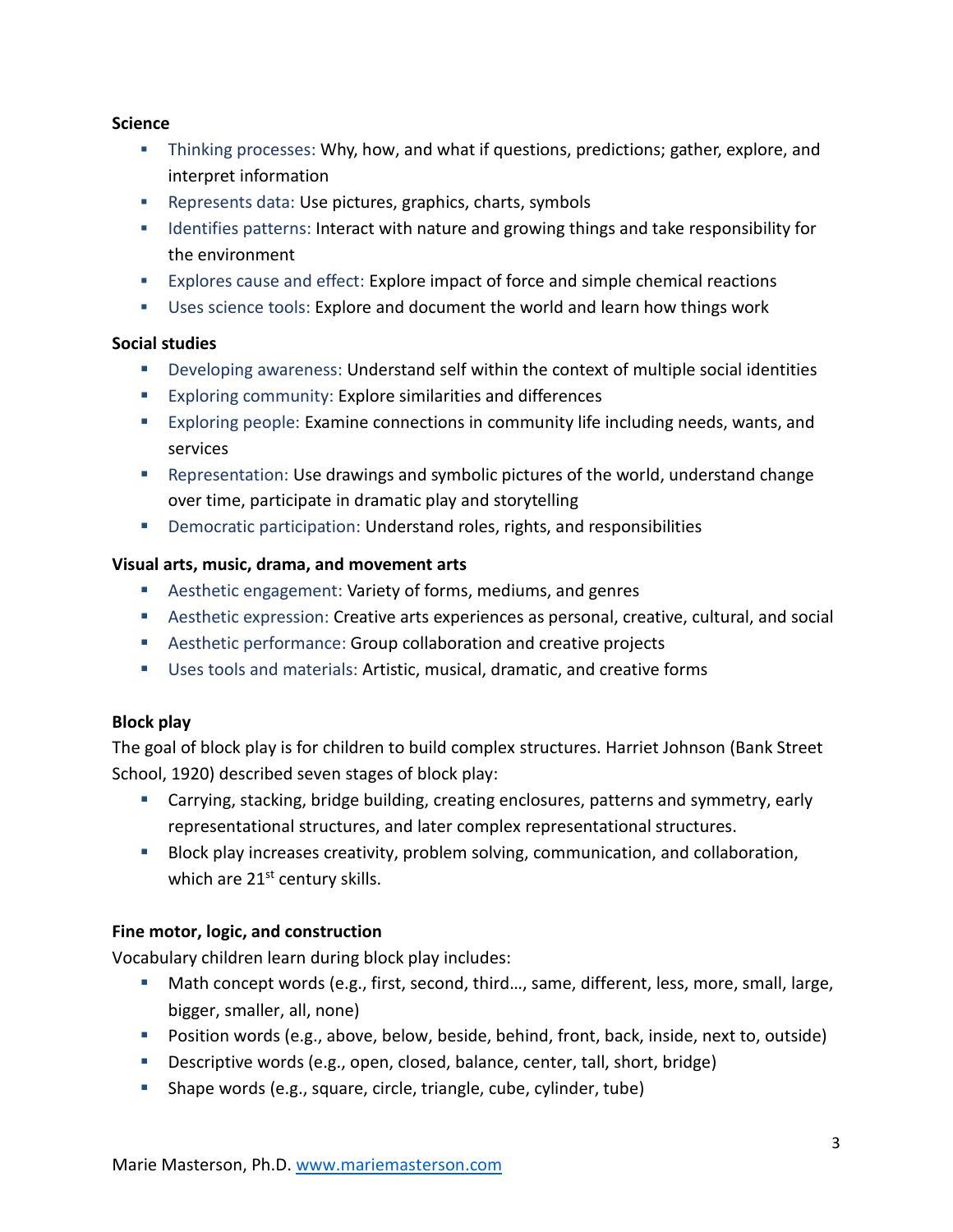#### **Science and technology**

- **Technology use in daily life**
- Tools and materials to create open-ended structures and collections
- **Simple machines (ramps, pulleys, gears)**
- Ramps and pathways with impact of angles, incline, objects, and weight
- Responsibility in technology tools, information, and equipment use

#### **Questions for reflection**

- 1. What surprises you about the complexity of content knowledge for young children?
- 2. Do adults understand how much young children can learn and do?
- 3. What aspects of high-quality do you think matter most in each classroom?

## **How do teachers scaffold concept learning?**

- **Describe what teachers and are children are doing.**
- Add on information to what children say.
- Ask open ended questions. What can you tell me about  $\frac{1}{2}$ ?
- Ask thinking questions. How can you make your building get smaller at the top? How did you solve that? Why do you think that happened?
- **Provide props or situations to add complexity to play.**
- Create print-rich settings and introduce books for information.
- **Model how to use materials.**
- Rotate and include increasingly complex materials to match emerging skills.

## **How do teachers ensure cultural relevance and motivation?**

- **Ensure high expectations.**
- **Reflect children's lives in setting, books, and materials.**
- **Connect learning ideas to children's experiences.**
- Boost higher-level thinking with STEM and math play.
- Use sequential activities, such as tangrams, peg-sorting, design cards for construction, jigsaw puzzles.
- **Introduce problem solving materials: Legos &Magna-Tiles.**
- **Connect math and science to community work and careers.**
- **IF** Incorporate measuring, building, and experimentation.
- **Build on children's ideas, questions, and interests.**